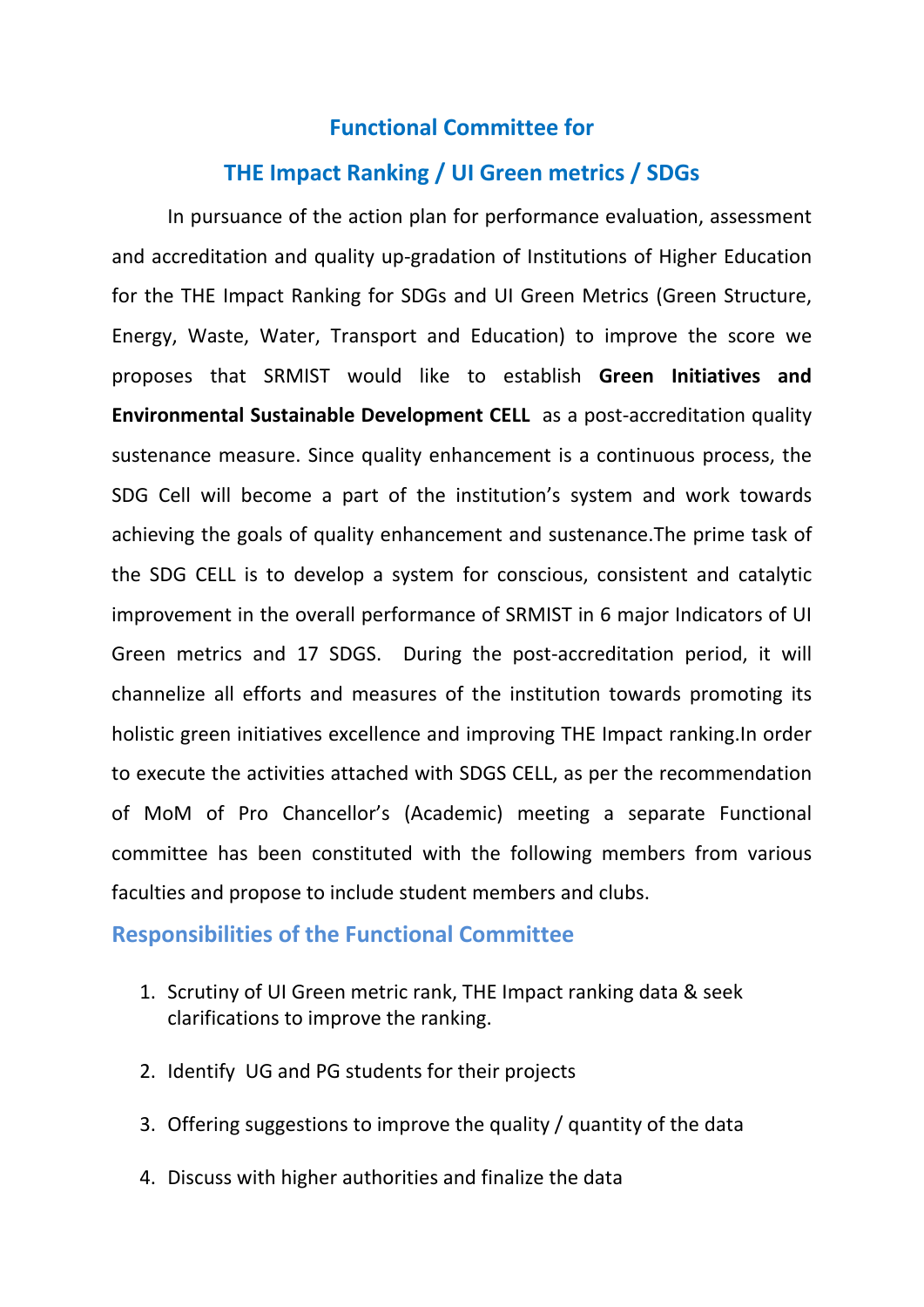## SUSTAINABLE GANALS

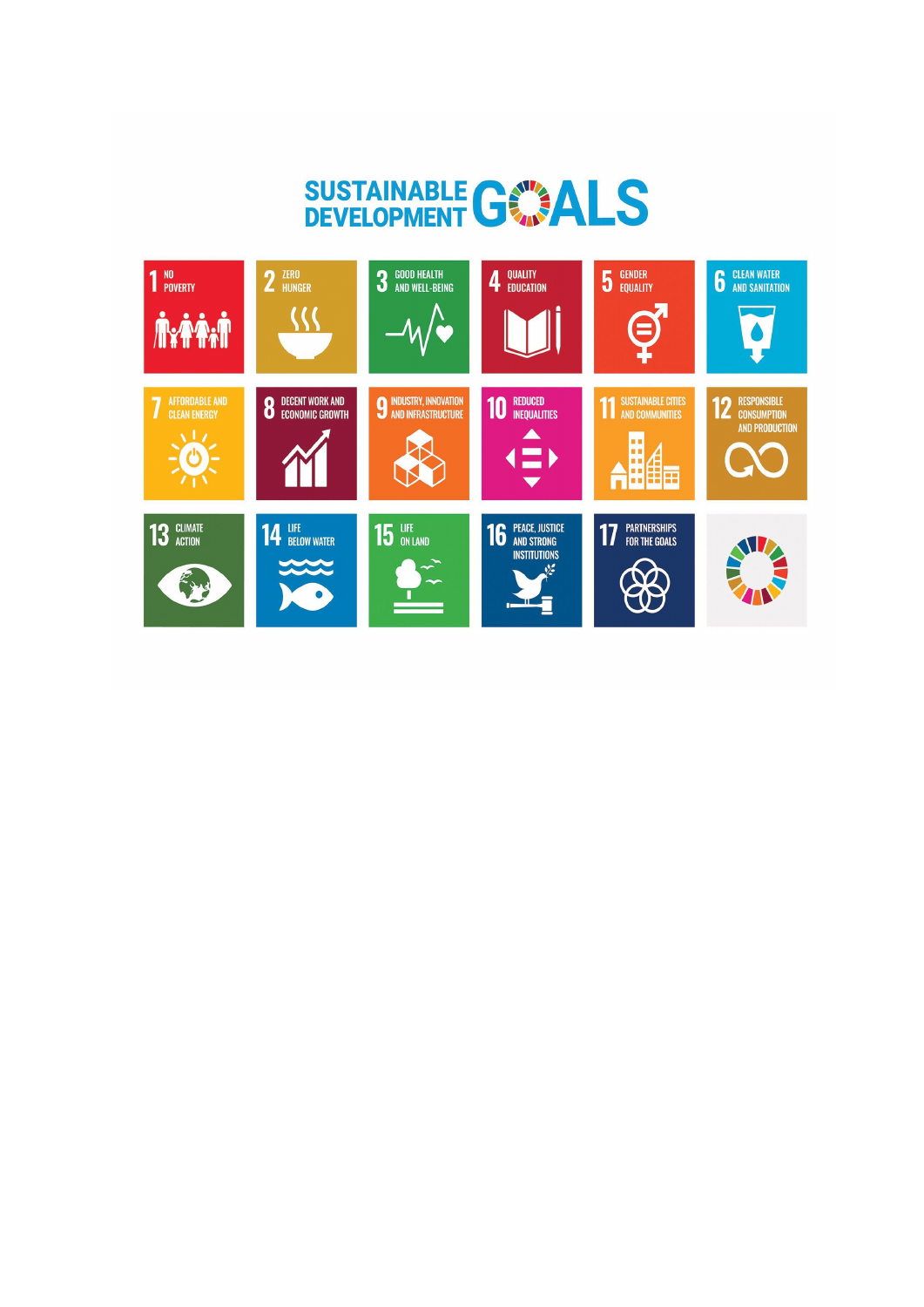| The Committee for THE Impact Ranking, UI Green Metric -<br><b>Sustainable Development Goals</b> |                                                       |  |
|-------------------------------------------------------------------------------------------------|-------------------------------------------------------|--|
| Dr. Kantha Devi Arunachalam (Dean CENR, Directorate of Research)<br>In-charge                   |                                                       |  |
| $17 - SDGs$                                                                                     | <b>Faculty &amp; Person In-charge</b>                 |  |
| 1 - No Poverty                                                                                  | <b>Associate Director CL</b>                          |  |
|                                                                                                 | Dean Agriculture                                      |  |
|                                                                                                 | Faculty from Department of Economics                  |  |
|                                                                                                 | Faculty with MBA (Finance) Specialty                  |  |
| 2 - Zero Hunger                                                                                 | <b>Faculty from Catering Management</b>               |  |
|                                                                                                 | Dr. Nagamaniammai – Dept. of Food Process Eng         |  |
|                                                                                                 | Dr. Lakshimi - Clinical Nutrition Nutritionist        |  |
| 3 - Good Health & Well<br>Being                                                                 | Dr. Padma Venkat,- Dean-School Public Health          |  |
|                                                                                                 | Dr. K. V. Leela - HoD Microbiology, SRM MCH & RC      |  |
| 4 - Quality Education                                                                           | Dr. Mythili - Director of Student Affairs             |  |
|                                                                                                 | Mr. R. Sujith Dept. of Microbiology, SRM MCH & RC     |  |
|                                                                                                 | Faculty from School of Teaching. Education & Research |  |
| 5 - Gender Equality                                                                             | Dr. Poovammal - Women's Grievances                    |  |
|                                                                                                 | Dr. Lakshmi - Dean Pharmacy                           |  |
|                                                                                                 | Dr. Rajasekaran – NSS Coordinator                     |  |
| 6 - Clean Water &<br>Sanitation                                                                 | Director Campus life                                  |  |
|                                                                                                 | Associate Director Campus Life                        |  |
|                                                                                                 | Chemical Engineering - Dr. Anbalagan                  |  |